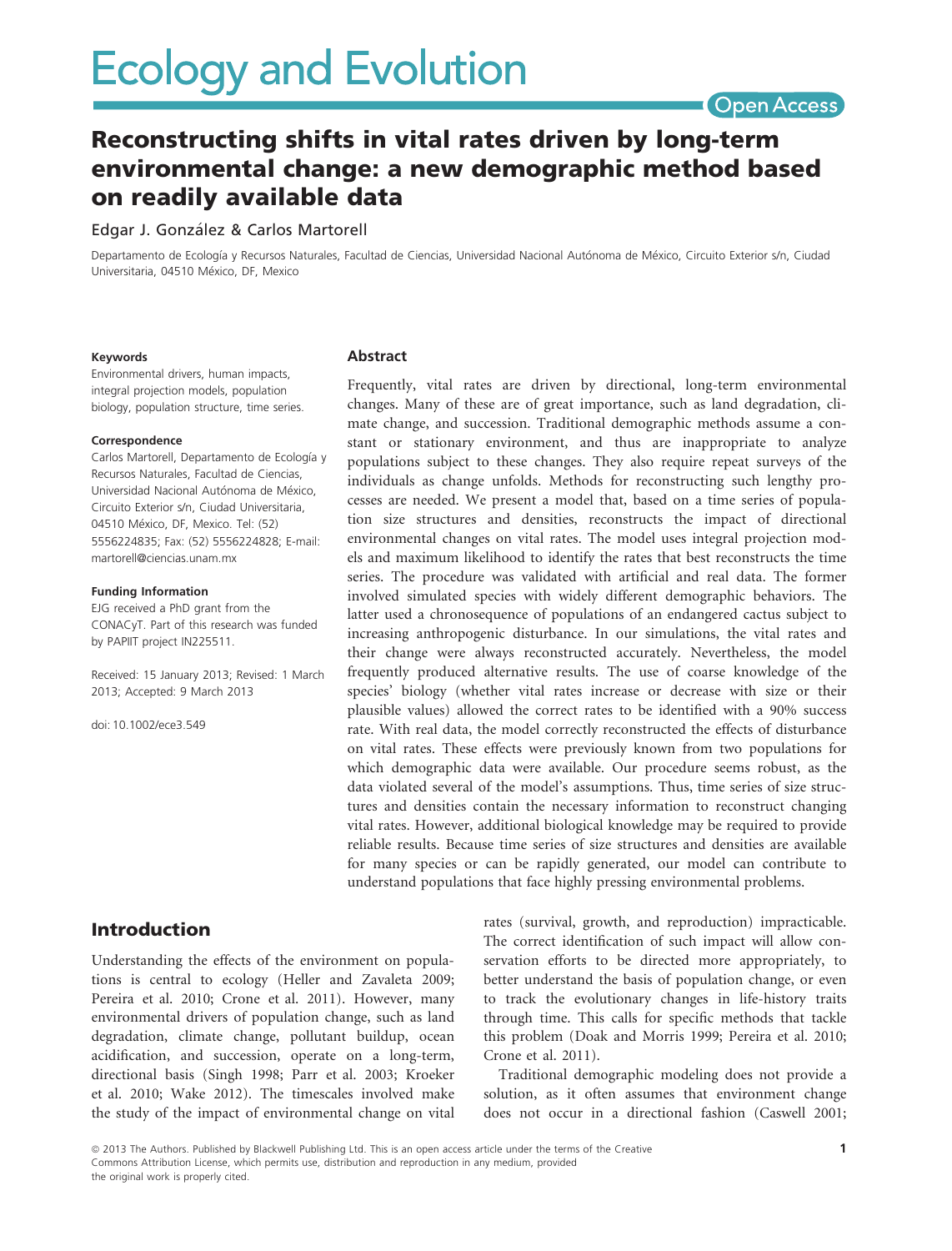Ellner and Rees 2007). Nevertheless, if the environmental driver we are studying changes directionally, population would never reach stability, which is usually the focus of traditional models. Assuming stability in a changing population leads to biased conclusions (Koons et al. 2005). Furthermore, traditional models use repeat surveys of the individuals as input (Caswell 2001). Doing this for the decades or centuries required for environmental change to unfold is impracticable. A substitute, but also costly, approach would be to survey over a representative time period the individuals of a series of populations at different stages of environmental change (Dahlgren and Ehrlén 2011). However, if we are to accomplish global goals such as the assessment of the conservation status and longterm threats for all plant species by 2020 (COP 10 2010), a faster and cheaper alternative to such traditional demographic methods becomes imperative.

A viable approach would be to use time series of static, population-level data, such as population densities and structures, to reconstruct the species vital rates and their change through time as the environment changes. Such datasets have been recorded over several years for different species in the context of forestry, hunting, fisheries, and long-term ecological research (Waters 1999; Hobbie et al. 2003; Parr et al. 2003; Clucas 2011). Also, this kind of data can be rapidly collected for several populations that represent different stages of environmental change, and integrated into a chronosequence (Matthews and Whittaker 1987; Mori et al. 2007). This reconstruction of vital rates from static data has been successfully applied in the context of fisheries stock assessment (e.g., Fournier et al. 1998; Quinn 2003; Maury et al. 2005; Hilborn 2012). However, the translation of these models into an ecological context is not straightforward, as the amount of information and biological knowledge available in fisheries rarely exists for noncommercial species (Quinn 2003). For instance, the available data for most species will usually be sparsely distributed in time, and not surveyed annually as in fisheries. Also, the demographic behavior of the species that ecologists study can be quite complex, as in many species the vital rates depend on size, rather than on age. In plants, for example, organisms having originally different sizes may end up having the same size after 1 year, due to growth, shrinkage, or stasis (Caswell 2001), thus complicating the relationship between size structure and vital rates. Therefore, a model is needed that accommodates these complexities as well as a wide variety of life cycles.

As a time series of static, population-level data does not inform on the fate of individuals, more than one combination of vital rates would be expected to lead to the same series. For instance, a high proportion of seedlings in a population may result from a large fecundity, a low seedling mortality, or impediments to seedling growth. In a model that uses population-level data, Ghosh et al. (2012) envisage this problem. However, as their aim is to forecast population structures, they circumvent the problem by making assumptions on the vital rates that simplify their model but that do not reflect their behavior at the individual level (Ellner 2012). However, if we are interested in correctly reconstructing vital rates, we cannot make such assumptions.

In this article, we develop a model that, based on a time series of population size structures and densities, reconstructs the shifts in vital rates caused by a directionally changing environmental driver. The model was validated with artificially generated data and with data from a threatened cactus subject to long-term human disturbance. We show that, although more than one scenario may be obtained, the correct solution is always provided by the model, and that basic information on the biology of the species is frequently enough to discard alternative solutions.

## The Model

Our model attempts to reconstruct the vital rates (survival, growth, and reproduction) and their change over time based on a time series of size structures and densities. If these rates change as the environmental driver shifts, the structure and density of the population would be expected to evolve accordingly. The model explores a variety of vital rates, seeking the ones that produce the size structures and densities that best resemble the observed time series. A succinct description of the model is presented below. Please refer to Appendix S1 for the full details.

The vital rates of the size-structured population were modeled by means of an integral projection model (IPM; Easterling et al. 2000). An IPM integrates the vital rates into a function  $k$  known as the kernel. This function establishes the log-sizes  $y$  that individuals of log-size  $x$ may reach from time  $t$  to  $t + 1$ , as well as the number and sizes of their descendants. The IPM is expressed through the equation

$$
n(y, t+1) = \int k(y, x, t) \cdot n(x, t) dx,
$$
 (1)

where  $n$  is the size structure of the population. Note that, in our model, k is a function of time because the vital rates are driven by environmental change.

The kernel comprises the functions associated to the survival probability, s, growth, g, number of newborns,  $f_1$ , and the sizes of these,  $f_2$ , which relate as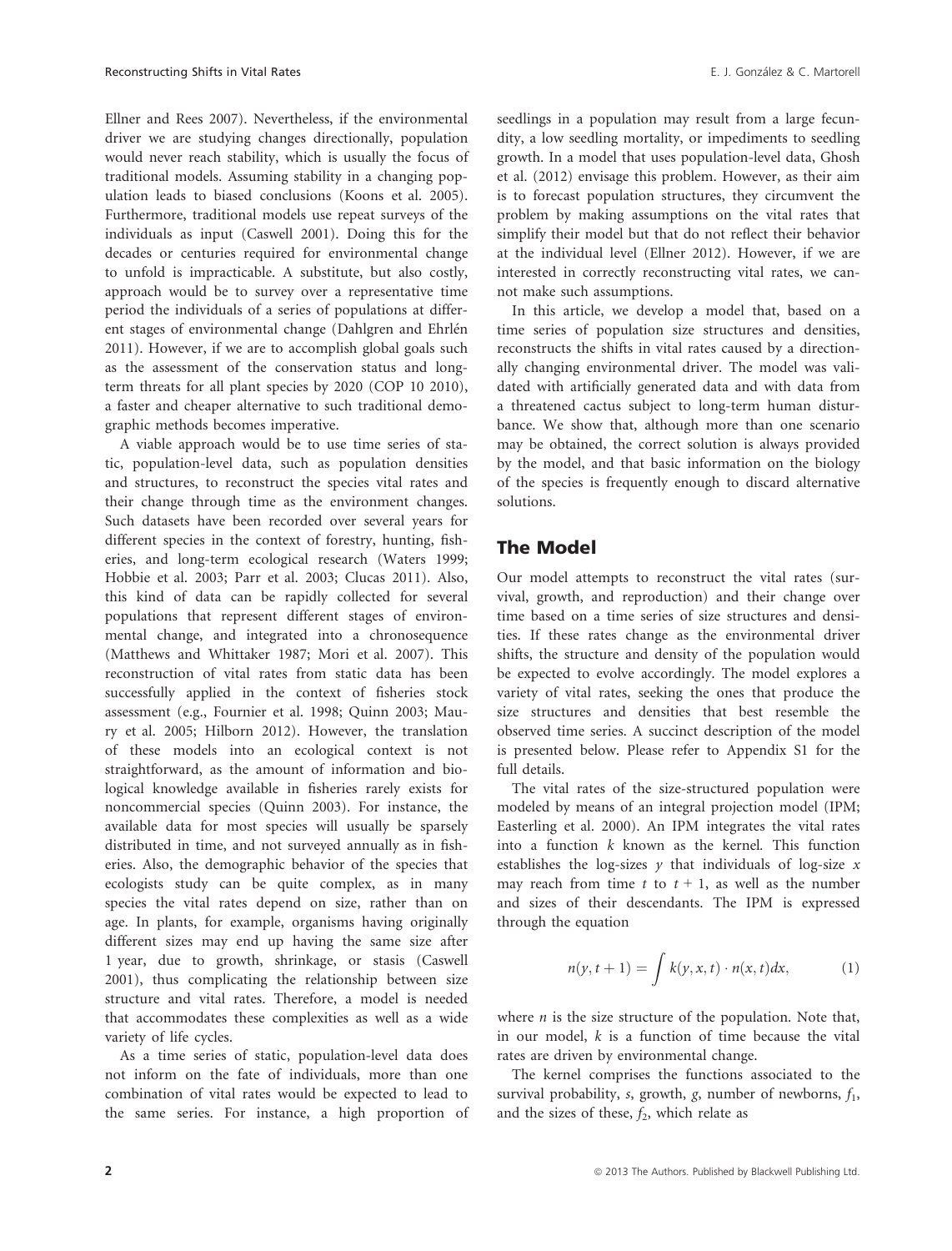$$
k(y, x, t) = s(x, t) \cdot g(y, x, t) + f_1(x, t) \cdot f_2(y, t). \tag{2}
$$

We used the following simple functions to determine these vital rates:

$$
logit(s(x, t)) = \beta_1 + \beta_2 \cdot x + \beta_3 \cdot t + \beta_4 \cdot x \cdot t
$$
  
\n
$$
g(y, x, t) \sim \text{normal}(\mu = \beta_5 + \beta_6 \cdot x + \beta_7 \cdot t + \beta_8 \cdot x \cdot t, \sigma^2 = \beta_9)
$$
  
\n
$$
log(f_1(x, t)) = \beta_{10} + \beta_{11} \cdot x + \beta_{12} \cdot t + \beta_{13} \cdot x \cdot t + \beta_{16}(y, t) \sim \text{normal}(\mu = \beta_{14} + \beta_{15} \cdot t, \sigma^2 = \beta_{16})
$$
 (3)

As can be seen from these equations, the vital rates and their change through time are determined by 16 parameters.

To assess whether any given set of 16 parameter values is able to reproduce the observed time series, we first calculated the vital rates for every year in the period over which environmental change takes place by substituting the parameter values in equations (3). We then calculated the time series of size structures through the iteration of equation (1). To do so, an initial size structure,  $n(x,t_0)$ , is required. If no environmental change had occurred before the initial time (i.e., if the environment had remained constant), it would be safe to assume that the population was in its stable state (Caswell 2001). Therefore, in the first iteration of equation (1), we used the stable (asymptotic) size structure associated with the vital rates at the initial observed time. The time series of densities was obtained by integrating the size structures. Finally, we compared these two time series with the observed ones through the composite log-likelihood:

$$
l = l_n + w \cdot l_d, \tag{4}
$$

where  $l_n$  and  $l_d$  are the log-likelihoods associated with the size structures and with the densities, respectively, and  $w$ is a weighting factor of the relative importance of the fit of the observed size structures versus that of the observed population densities. Because at each observed point in time there is only one datum for density, but several for size structure, not using a weighting factor could belittle the contribution of density to  $l$ . The right value for  $w$ was determined experimentally (see below). The values of the 16 parameters that resulted in the highest l-value determined the kernel that best resembled the observed data.

## Model Validation

We performed two validation procedures: one using 10 artificial species for which we simulated time series of size structures and densities, and another using the threatened cactus Mammillaria dixanthocentron Backeb. The latter data come from a chronosequence of 11 populations that represent different stages of degradation due to chronic anthropogenic disturbance (CAD). For two of these populations, the vital rates were known from repeat surveys (Ureta and Martorell 2009). Both validations were conducted by comparing the vital rates reconstructed by the model with the known ones.

#### Artificial species

We randomly generated the vital rates of 10 different artificial species by: (1) Establishing intervals for the 16 kernel parameters ample enough to accommodate a wide set of possible demographic behaviors: each vital rate could relate with size and time in a positive or negative way, or even not be affected by any of them. (2) Randomly choosing parameter values within these intervals to obtain the kernel for each artificial species. The resulting species had very different demographic behaviors (see Appendix S2 for details and Appendix S3 for a graphical representation of these behaviors).

We then generated a time series of size structures and densities for each species by (3) iterating the kernel over a time interval of 100 years following the procedure described in the Model section. (4) Randomly choosing 10 points in time in the range 1–100 to simulate the likely scenario in which the population is not systematically sampled, and data are available for a few, sparse years. (5) Generating samples of the population at the selected points in time. We assumed that sampling effort was constant, so that sample size was proportional to density. To introduce sampling error, the number of individuals sampled at each of the 10 points in time was simulated from a lognormal distribution with mean equal to the population density at that time. The size of each individual was obtained through a Monte Carlo simulation using the size structure of the year in question as the probability distribution (see Appendix S2).

We used the simulated time series as input to the model. To maximize the likelihood (eq. 4), we used the Automatic Differentiation Model Builder (ADMB; Fournier et al. 2012; see Appendix S4 for the model code). As it happens when complex functions are optimized, the program may reach different maxima depending on the starting parameter values (Myung 2003). Therefore, we tried 41 different initial sets of values. These were generated by introducing increasingly larger errors (0, 5, 10, 25, and 50%) to the parameter values of the known kernel (see Appendix S2). This allowed us to evaluate how close the initial values had to be from the known ones to correctly reconstruct the kernel. Additionally, to experimentally assess the effect of  $w$ (eq. 4), the 41 sets of initial values were run with w-values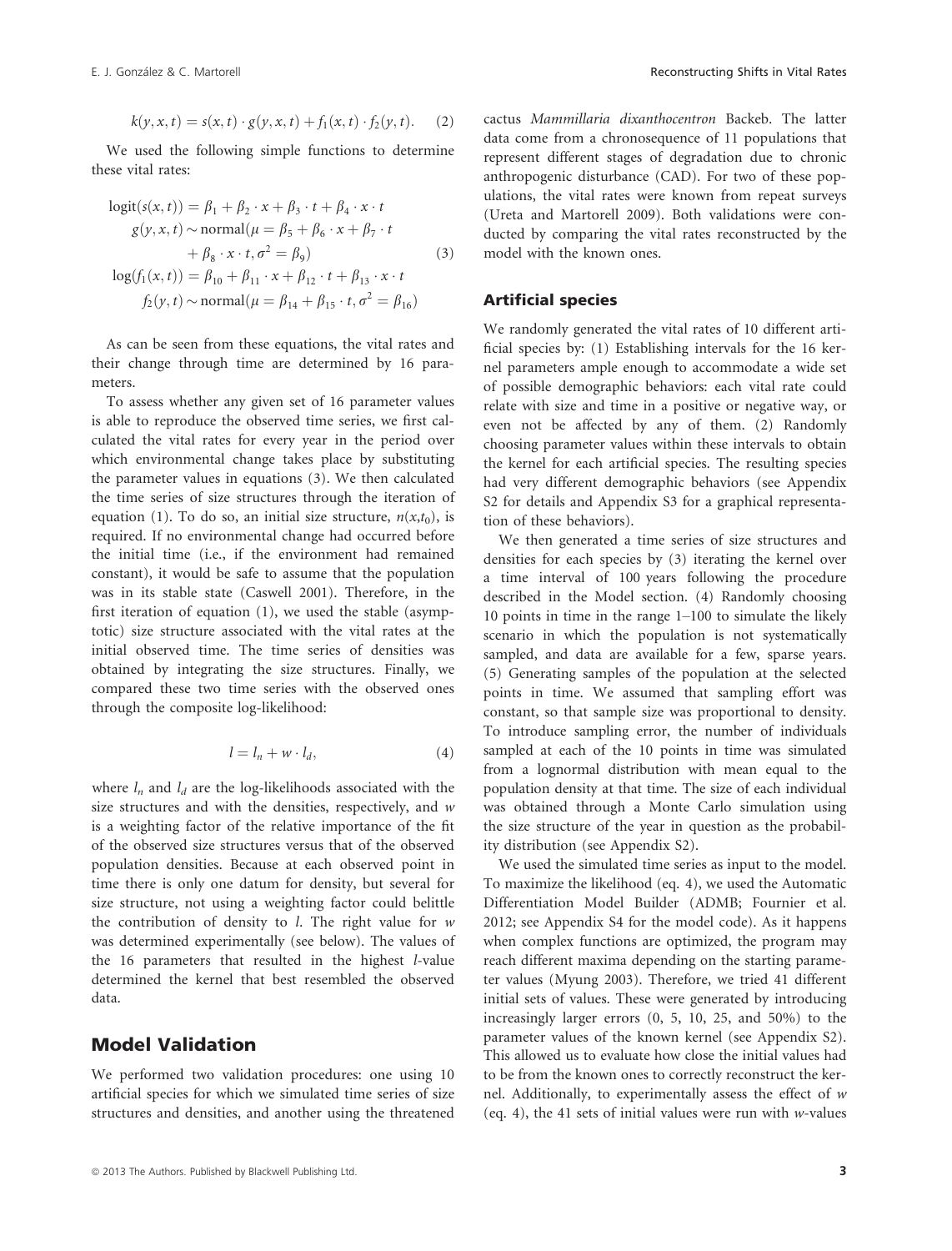of 0, 1, 10, 100, and 1000. To assess whether the vital rates were correctly reconstructed, the Pearson correlation coefficient between the known and obtained survival, growth, and fecundity functions  $(s, g, \text{ and } f_1 \text{ in } eq. 2)$  was calculated. These three values, together with the correlation between the reconstructed and observed densities  $(r_d)$ , were averaged and a mean coefficient  $(r_m)$  was calculated and used as an overall measure of fit.

When more than one solution is obtained by an optimization procedure, the researcher needs criteria to discard the incorrect ones. Two different approaches may be used. First, the researcher may resort to goodness-of-fit measures such as the likelihood associated with the size structures  $(l_n$  in eq. 4), or the correlation between the reconstructed and observed densities  $(r_d)$ . Second, the decision may be based on biological knowledge of the species: the researcher may discard solutions that do not match the expected relations between size and vital rates, or the values of the latter are unrealistic.

#### Real species: Mammillaria dixanthocentron

Mammillaria dixanthocentron (Fig. 1) is a long-lived globose cactus that grows in tropical and temperate forests in the Mexican states of Puebla and Oaxaca. The region has experienced CAD since pre-Columbian times (McAuliffe et al. 2001), resulting in a mosaic of patches at different stages of degradation. Through demographic models, we know that this species responds negatively to CAD (Ureta and Martorell 2009).

CAD is characterized by a long-term series of frequent, low-intensity disturbance events (Singh 1998). It is a multivariate driver typical of traditional management forms such as extensive grazing, branch cutting, and extraction



of nontimber forest products, and has a cumulative effect over time (Singh 1998; Martorell and Peters 2009). Thus, it can be assumed that more disturbed populations have been exposed to CAD for a longer time, and that in the past they resembled the less disturbed populations (i.e., chronosequence assumptions hold; Pickett 1989).

Eleven populations that differed in CAD were studied. In each one, the individuals in a variable number of  $50 \times 4$  m random transects were counted, and their diameter and height measured (see Martorell and Peters 2009 for details). Plant size was defined as the volume of a cylinder. We measured CAD intensity using the Martorell and Peters (2009) index. The rate of increase in disturbance was estimated by measuring CAD at 32 sites (eight of which were M. dixanthocentron's study sites) in 1998 and 2010. We found that CAD increases linearly over time, with an annual rate equal to the mean difference in CAD intensity among these 32 sites divided by 12 years. With this figure, we estimated the times since CAD onset for the 11 study sites.

A modification to the kernel was required to achieve biological realism: as in this species survival probability increases with size, the logistic survival function used for artificial species  $(s \text{ in eq. 3})$  may estimate zero mortality in the largest individuals. To avoid this, we modified the function by introducing an upper limit different from one that was allowed to change through time. This limit,  $s_{\text{max}}(t) = [1 + \exp(\beta_1 + \beta_2 \cdot t)]^{-1}$ , was multiplied by the original function, raising the number of kernel parameters to 18.

We ran the model using the size structures and densities observed at the 11 sites as input. As before, we set wide parameter intervals, allowing ADMB to select from very contrasting demographic behaviors. However, the intervals of the parameters associated with the effect of size over survival and fecundity were restricted to increase with size as it happens in cacti (Godínez-Alvarez et al. 2003). Despite this restriction, the interaction between size and time (which could not be restricted without biasing the results) could still modify the relation between size and survival/ fecundity as time passes by. One hundred starting points were randomly selected within the parameter intervals, and we used the same w-values as before. We compared the reconstructed vital rates with the known ones of two M. dixanthocentron populations that differ in the intensity of CAD they experience (Ureta and Martorell 2009).

### Results

### Validation with artificial species

In all the artificial species, a solution with an  $r_m$  higher Figure 1. Mammillaria dixanthocentron Backeb. than 0.9 was obtained, indicating that the correct vital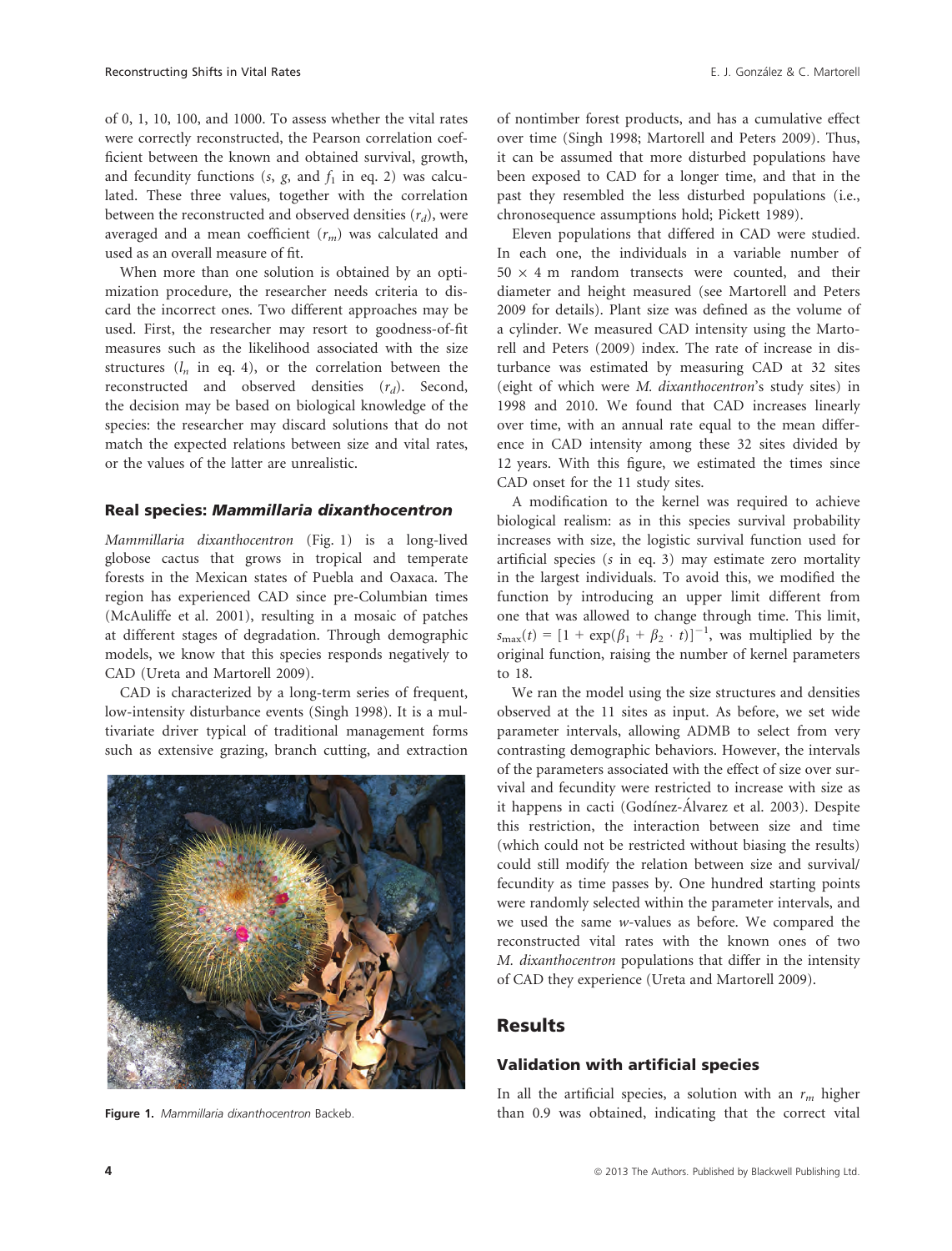rates were reconstructed very accurately (see Appendix S3 for a graphical representation of the solutions). However, incorrect solutions were also produced in nine of these species (Table 1). The goodness-of-fit approach to solution selection was ineffective, as neither  $l_n$  nor  $r_d$  were consistently higher for the correct one (Table 1). The biological knowledge-based approach enabled us to distinguish two types of incorrect results. Type 1: Solutions that grossly misrepresent the species biology. In these cases, the reconstructed relationship between size and vital rates either had an opposite sign to that known for the species, or strong size dependence of these rates was reconstructed when none existed. Most incorrect solutions (94%) were in this category. Type 2: Biologically plausible solutions that could not be discarded. For example, all types of solutions were obtained for the problematic species 3. The correct solution accurately reconstructed the actual vital rates (Fig. 2a and b). A type-1 solution was discarded based on its incorrect reconstruction of fecundity: in this case, the number of seedlings was independent of plant size, while a positive relationship could be expected for the species (Fig. 2c). The correct relationship between size and vital rates was found in a type-2 solution, where fecundity was erroneously reconstructed as decreasing with time (Fig. 2d).

When population densities were not considered  $(w = 0)$ , the obtained solutions were often incorrect (Table 1). Low, nonzero w-values frequently produced the best results: after discarding type-1 incorrect results, a single correct solution remained in seven species with  $w = 1$  (species 1, 4, 5, 6, 7, 9, and 10; Table 1). However, in species 3 with this w-value, a type-2 result arose which wrongly reconstructed the change through time of the survival probability (solution 3.2 in Appendix S3); although higher w-values produced good results, no criteria could be used to discriminate the wrong reconstructions from the correct ones. For species 2 and 8, no biologically realistic solutions were produced with  $w \le 1000$  and 100, respectively; with these values, a single realistic solution was obtained. Nevertheless, large wvalues increased the chances of observing type-2 results in most species (Table 1).

Increasing the error in the vector of starting parameter values diminished the probability of finding the correct solution (binary regression of the ratio of correct:incorrect solutions on the amount of error:  $\chi^2 = 5.51$ ,  $P = 0.018$ ). However, the model was relatively robust, as the probability of finding a correct solution changed from 0.59 if the initial parameter values have no error, to 0.49 if error is large (Fig. 3, solid line). The ratio of type-2: type-1 incorrect solutions did not depend on the amount of error in the initial guess ( $\chi^2$  = 3.08, P = 0.079; Fig. 3, dotted line). In some cases, ADMB was unable to find any solution at all. This occurred more frequently when poor initial values were provided ( $\gamma^2$  = 198.79, P < 0.001; Fig. 3, dashed line), meaning that more computational time is required to find a solution when less biological knowledge is available.

#### Validation with the real species

The application of the model to M. dixanthocentron resulted in a solution that was similar to the vital rates obtained from the two populations (Fig. 4a–c). The 500 ADMB runs (100 starting points with five w-values) resulted in the identification of 10 solutions: three with  $w = 0$ , two with  $w = 1$ , four with  $w = 100$ , and one with  $w = 1000$ . A visual inspection of the reconstructed vital rates allowed to discard nine of these solutions as biologically unrealistic (i.e., type-1 solutions; see Appendix S5): eight presented survival probabilities over 80% for seedlings, which are known to present very low survival probabilities in cacti (Godínez-Álvarez et al. 2003; Ortega-Baes et al. 2010). Another solution was discarded as its fecundity decreased with size, a pattern not expected in plants (Aarssen and Taylor 1992; Weiner et al. 2009). Therefore, only one solution was considered as biologically realistic. This solution reached the limits of seven parameter intervals; however, increasing such intervals did not result in better solutions, but in unrealistic ones such as cacti producing extremely large seedlings (not shown).

The demographic processes associated with the solution were similar to the ones obtained through the repeat survey of individuals (Fig. 4a–c). The model correctly reconstructed the effects of CAD: as disturbance increases, small individuals have lower survival, growth is not affected, and fecundity is reduced regardless of size (Fig. 4d–f). The relationship of size and vital rates was also correctly reconstructed, but the exact values of the latter were not identical to the known ones: the estimated survival of adults (Fig. 4a) and the size of seedlings were larger than the real ones, whereas the fecundity was smaller (Fig. 4c).

### **Discussion**

The model we present constitutes a viable alternative to model vital rates when repeat surveys of individuals are too costly, labor intensive, or simply impossible to conduct. Its major advantage is the data that it uses as input: if we want to understand the demographic response of a species to long-term environmental change, we only require a series of size structures and densities distributed over time. The model was successful using even very incomplete time series as input. Artificial data showed that the model is able to achieve its goal with a 90%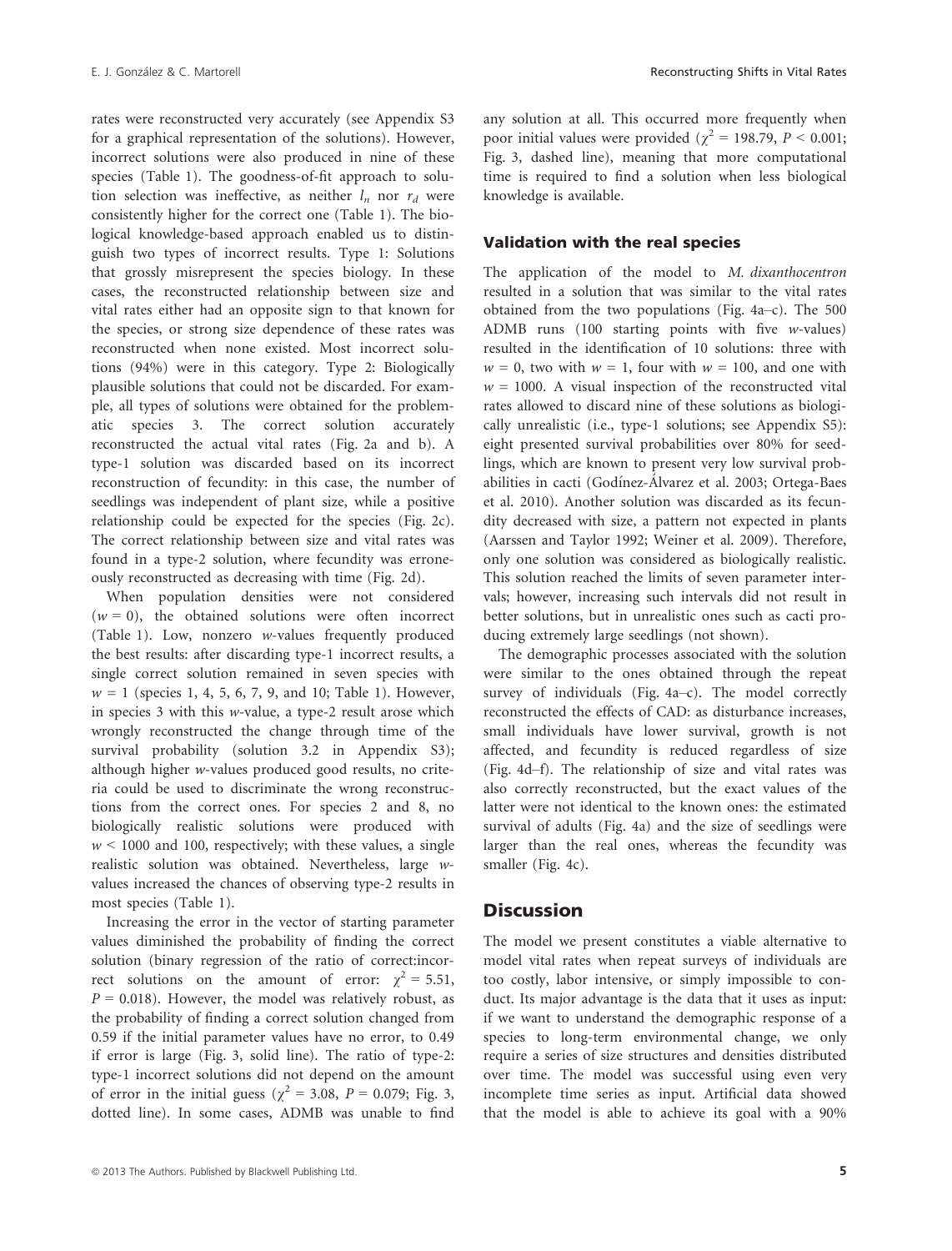|                          | $\circ$<br>$\parallel$<br>ξ |         |                                                                                                 | $\parallel$<br>ξ    |              |                          | $\overline{C}$<br>$\parallel$<br>$\geq$ |       |            | $= 100$<br>$\geq$ |      |                                                                                                                                                                                                                          | $= 1000$<br>$\geq$             |      |             |
|--------------------------|-----------------------------|---------|-------------------------------------------------------------------------------------------------|---------------------|--------------|--------------------------|-----------------------------------------|-------|------------|-------------------|------|--------------------------------------------------------------------------------------------------------------------------------------------------------------------------------------------------------------------------|--------------------------------|------|-------------|
| $\supseteq$              | $\epsilon$                  | ζ,      | $\tilde{\mathcal{L}}$                                                                           | $f_{\widetilde{E}}$ | Γd           | $\overline{\phantom{a}}$ | r <sub>m</sub>                          | ح     | ے          | r <sub>m</sub>    | PJ.  | ے                                                                                                                                                                                                                        | $r_{\scriptscriptstyle\gamma}$ | ζ,   | Ļ           |
| $\overline{\phantom{0}}$ | 0.82                        | 0.40    | 51,341                                                                                          | 0.78<br>0.94        | 0.88<br>0.88 | 51,342<br>51,342         | 0.79                                    | 0.89  | $-51,344$  | 0.73              | 0.90 | $-51,374$                                                                                                                                                                                                                | 0.73                           | 0.99 | -53,032     |
| $\sim$                   | 0.51                        | $-0.86$ | $-76,294$                                                                                       | 0.84                | 0.97         | $-76,294$                | 0.84                                    | 0.97  | $-76,295$  | 0.84              | 0.97 | $-76,296$                                                                                                                                                                                                                | 0.95                           | 0.91 | $-76,319$   |
|                          | 0.38                        | $-0.86$ | $-76,294$                                                                                       | 0.82                | 0.97         | $-76,303$                | 0.82                                    | 0.97  | $-76,306$  |                   |      |                                                                                                                                                                                                                          | 0.84                           | 0.97 | $-76,311$   |
|                          |                             |         |                                                                                                 |                     |              |                          |                                         |       |            |                   |      |                                                                                                                                                                                                                          | 0.49                           | 0.98 | $-79,152$   |
| $\sim$                   | 67<br>ö                     | 0.73    | $-15,763$                                                                                       | 84<br>O.            | 0.99         | $-15,764$                | 0.97                                    | 0.99  | $-15,766$  | 0.96              | 1.00 | $-15,828$                                                                                                                                                                                                                | 0.99                           | 0.99 | $-15,861$   |
|                          |                             |         |                                                                                                 |                     |              |                          | 0.69                                    | 0.99  | $-15,779$  | 0.85              | 1.00 | $-15,815$                                                                                                                                                                                                                | 0.94                           | 1.00 | $-17,043$   |
|                          |                             |         |                                                                                                 |                     |              |                          |                                         |       |            | 0.69              | 0.99 | $-15,797$                                                                                                                                                                                                                | 0.68                           | 0.99 | $-16, 113$  |
|                          |                             |         |                                                                                                 |                     |              |                          |                                         |       |            | 0.59              | 1.00 | $-15,857$                                                                                                                                                                                                                | 0.59                           | 1.00 | $-17,397$   |
|                          |                             |         |                                                                                                 |                     |              |                          |                                         |       |            |                   |      |                                                                                                                                                                                                                          | 0.44                           | 1.00 | $-17,351$   |
| 4                        | 0.60                        | 0.15    | $-48,879$                                                                                       | 0.98                | 0.92         | $-48,880$                | 0.98                                    | 0.92  | $-48,880$  | 0.93              | 0.91 | $-48,952$                                                                                                                                                                                                                | 0.93                           | 0.92 | $-49,082$   |
|                          | 0.51                        | $-0.91$ | $-48,879$                                                                                       | 0.33                | 0.83         | $-48,888$                | 0.82                                    | 0.92  | $-48,881$  | 0.93              | 0.91 | $-48,955$                                                                                                                                                                                                                | 0.75                           | 0.97 | $-51,017$   |
|                          | 0.34                        | $-0.88$ | $-48,878$                                                                                       |                     |              |                          |                                         |       |            | 0.91              | 0.92 | $-48,890$                                                                                                                                                                                                                | 0.60                           | 0.96 | $-49,438$   |
|                          | 0.34                        | $-0.90$ | $-48,879$                                                                                       |                     |              |                          |                                         |       |            | 0.88              | 0.92 | $-48,883$                                                                                                                                                                                                                |                                |      |             |
|                          | 0.13                        | $-0.91$ | $-48,880$                                                                                       |                     |              |                          |                                         |       |            | 0.67              | 0.92 | $-48,986$                                                                                                                                                                                                                |                                |      |             |
|                          |                             |         |                                                                                                 |                     |              |                          |                                         |       |            | 0.56              | 0.92 | $-48,901$                                                                                                                                                                                                                |                                |      |             |
|                          |                             |         |                                                                                                 |                     |              |                          |                                         |       |            | 0.56              | 0.92 | $-48,900$                                                                                                                                                                                                                |                                |      |             |
| $\sqrt{ }$               | 0.99                        | 0.99    | 935,449                                                                                         | 0.99                | 0.99         | 935,449                  | 0.99                                    | 0.99  | 935,449    | 0.99              | 0.99 | $-935,456$                                                                                                                                                                                                               | 0.99                           | 0.99 | $-935,527$  |
|                          |                             |         |                                                                                                 |                     |              |                          |                                         |       |            |                   |      |                                                                                                                                                                                                                          | 0.95                           | 0.95 | $-953,078$  |
| $\circ$                  | 0.90                        | 00.1    | 371,092                                                                                         | 1.00                | 1.00         | 371,094                  | 00.1                                    | 0.001 | $-371,097$ | 0.99              | 0.00 | $-371,100$                                                                                                                                                                                                               | 0.99                           | 1.00 | 371,123     |
|                          |                             |         |                                                                                                 | 0.54                | 0.90         | $-266, 122$              |                                         |       |            |                   |      |                                                                                                                                                                                                                          |                                |      |             |
| $\overline{\phantom{0}}$ | 0.93                        | 0.95    | $-171,629$                                                                                      | 0.99                | 0.98         | $-195,823$               | 0.93                                    | 0.95  | $-171,629$ | 0.94              | 0.95 | $-171,765$                                                                                                                                                                                                               | 57<br>ö                        | 1.00 | $-168,163$  |
|                          | 0.81                        | 0.95    | $-171,73$                                                                                       |                     |              |                          | 0.81                                    | 0.95  | $-171,732$ | 0.79              | 0.95 | $-171,820$                                                                                                                                                                                                               |                                |      |             |
|                          | 0.55                        | 1.00    | $-160,253$                                                                                      |                     |              |                          | 0.55                                    | 1.00  | $-160,255$ | 0.55              | 0.99 | $-160,562$                                                                                                                                                                                                               |                                |      |             |
| $\infty$                 | 0.78                        | 0.88    | $-84,496$                                                                                       | 0.84                | 1.00         | $-84,497$                | 0.87                                    | 1.00  | $-84,497$  | 0.95              | 1.00 | $-84,498$                                                                                                                                                                                                                | 0.85                           | 1.00 | $-84,519$   |
|                          | 0.49                        | 0.40    | $-84,497$                                                                                       | 0.65                | 0.88         | $-84,497$                | 0.38                                    | 1.00  | 84,498     | 0.85              | 1.00 | $-84,498$                                                                                                                                                                                                                | 0.85                           | 1.00 | $-84,520$   |
|                          | 0.40                        | 0.86    | $-84,497$                                                                                       | 0.36                | 1.00         | $-84,498$                |                                         |       |            | 0.39              | 1.00 | LN<br>$-84,514.$                                                                                                                                                                                                         | 0.42                           | 1.00 | $-84,757$   |
|                          | 0.11                        | 0.24    | $-84,877$                                                                                       |                     |              |                          |                                         |       |            |                   |      |                                                                                                                                                                                                                          |                                |      |             |
| G                        | 0.97                        | 0.97    | $-610,033$                                                                                      | 0.98                | 0.98         | 610,035                  | 0.98                                    | 0.97  | 610,033    | 0.98              | 0.98 | $-610,036$                                                                                                                                                                                                               | 0.98                           | 0.98 | 610,037     |
|                          | 0.58                        | 0.72    | $-610,126$                                                                                      |                     |              |                          | 0.58                                    | 0.72  | $-610,126$ | 0.66              | 0.97 | $-611,245$                                                                                                                                                                                                               |                                |      |             |
| $\supseteq$              | 1.00                        | 1.00    | $-341,008$                                                                                      | 0.001               | 0.99         | 368,697                  | 00.1                                    | 0.99  | 368,698    | 0.94              | 1.00 | $-341,073$                                                                                                                                                                                                               | 0.64                           | 1.00 | $-341, 314$ |
|                          | 0.64                        | 0.98    | $-341,117$                                                                                      | 0.63                | 0.99         | 368,804                  |                                         |       |            | 0.64              | 1.00 | $-341,073$                                                                                                                                                                                                               | 0.59                           | 1.00 | 341,145     |
|                          |                             |         |                                                                                                 |                     |              |                          |                                         |       |            |                   |      | ID, species identifier; w, factor weighting the fit of the population densities; $r_m$ mean correlation between the observed and reconstructed vital rates; $r_d$ , correlation between the observed and                 |                                |      |             |
|                          |                             |         | incorrect (type-2) solution. See Appendix S3 for a graphical representation of these solutions. |                     |              |                          |                                         |       |            |                   |      | reconstructed population densities; / <sub>n</sub> , log-likelihood of the reconstructed size structures. Bold, correct solution; roman, biologically unrealistic (type-1) solution; italics, biologically realistic but |                                |      |             |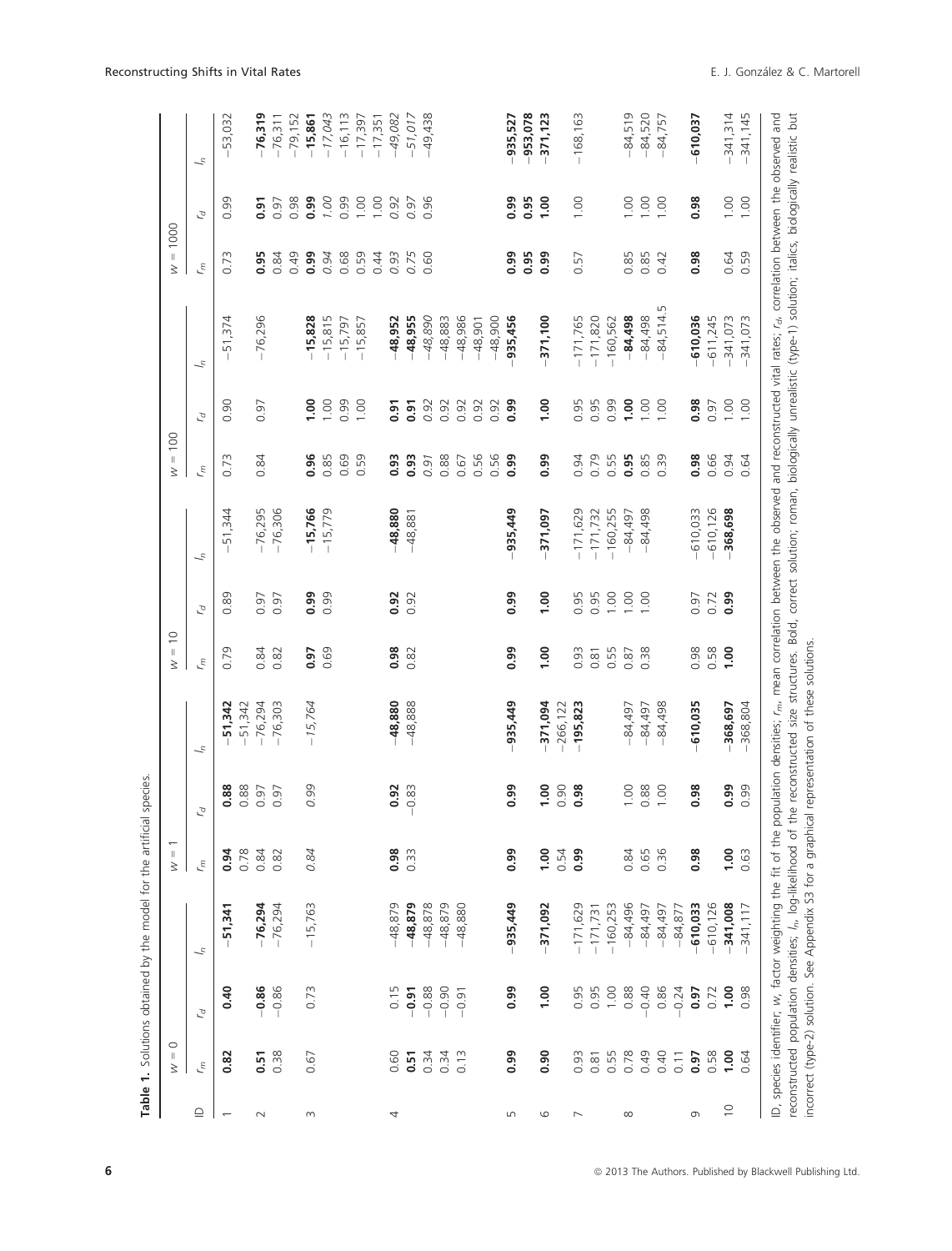

Figure 2. Different kinds of solutions produced by the model. (a) Known vital rates and their change through time for artificial species 3; (b) correct reconstruction; (c) incorrect reconstruction that could be discarded (type-1 solution) because the size-fecundity relation is not expected; (d) erroneous reconstruction that was biologically feasible (type-2 solution) but wrongly estimated that fecundity decreases with time.

success rate when its assumptions are met. Moreover, real data showed that our procedure is robust to violations of the assumptions. Nevertheless, a rough knowledge of the species biology is essential to discard biologically implausible (type-1) solutions.

### Artificial species: the ideal scenario

The simulation of artificial populations showed that the model successfully reconstructs the sought vital rates under a scenario where all assumptions were fulfilled (see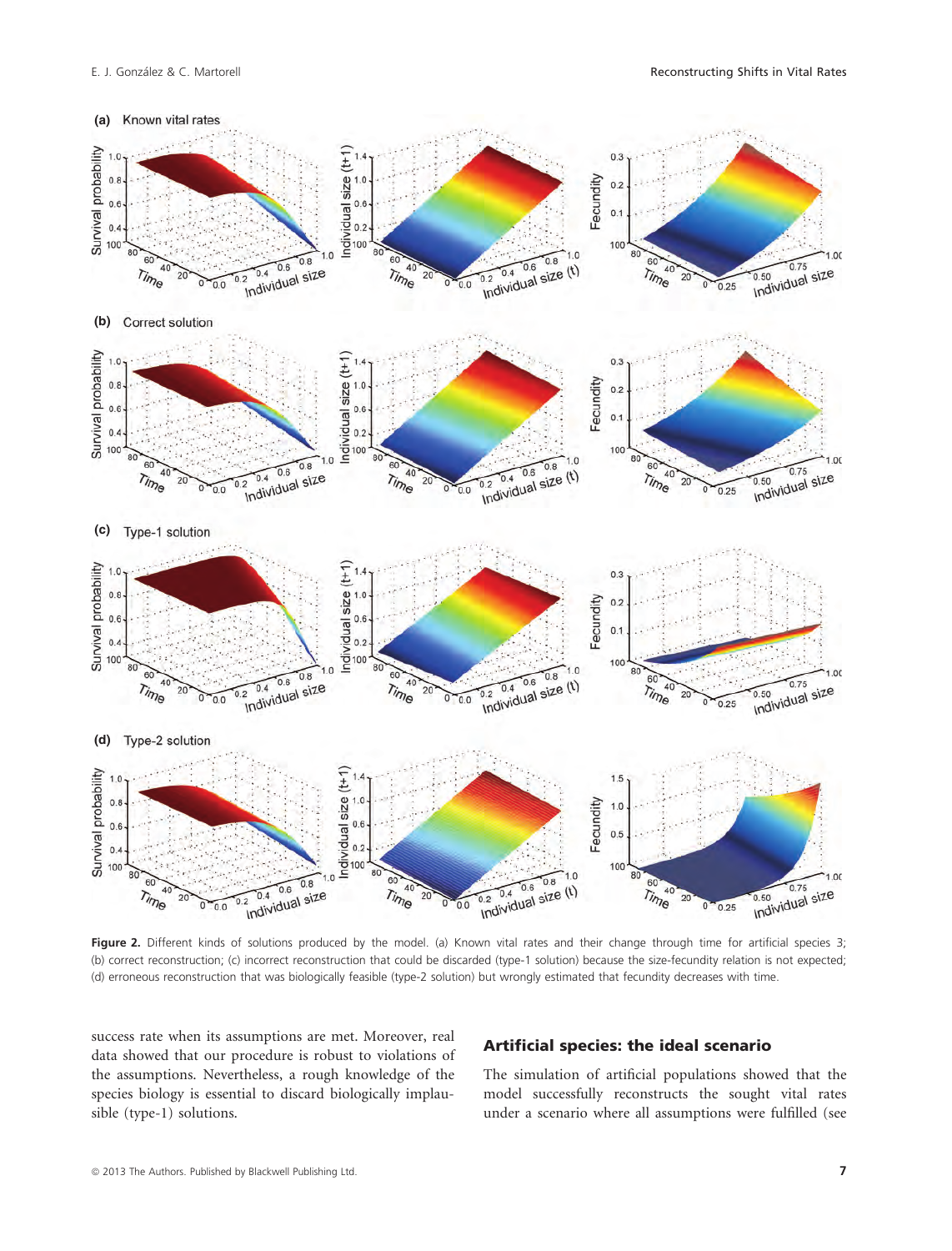

Figure 3. Probabilities of obtaining different results depending on the error in the initial parameters provided to the model. Dashed line: probability of finding versus not finding a solution. Dotted line: ratio of type-2 to type-1 incorrect solutions (see Results). Solid line: ratio of correct to incorrect solutions.

Appendix S1 for a list of model assumptions). The demographic behavior of the artificial species was always correctly reconstructed. Thus, temporally sparse size structures and densities contain the necessary information to reconstruct the correct species' response to long-term environmental change. However, this information was not sufficient, as additional knowledge is required to discriminate among competing solutions, which were obtained in 60% of the cases. Nevertheless, even biological knowledge may sometimes not suffice, as type-2 solutions can also occur.

The question then arises on which solution represents the correct reconstruction. Traditional statistical methods used for this purpose were unsuccessful. From real data, the user can only calculate the correlation coefficient between the observed and estimated densities  $(r_d)$  and the likelihood associated with the size structures  $(l_n)$ . However, these statistics did not always have the highest values associated with the correct solution, and thus should not (nor those statistics derived from likelihood, such as Akaike's information criterion) be used as a selection criterion. This called for a different selection strategy.

The successful identification of the correct solution can frequently be achieved through an assessment of the results using minimal biological knowledge. This was the case of the real dataset and in 90% of the artificial species (Table 1). Most of the incorrect solutions were discarded because the relationship between size and vital rates was opposite to that expected for the species. This is a very

general level of knowledge: for instance, it is known that larger plants have higher fecundities (Aarssen and Taylor 1992; Weiner et al. 2009), and that survival is lower in seedlings than in established plants (Harper and White 1974). Also, the user would expect parameters to take certain values: for example, in mammals litter-size ranges are well known (Haysson et al. 1993). This is indeed a large percentage considering the limited information available to the model and the researcher. The success rate can also be increased if the values used to initiate the likelihood maximization procedure are accurate (Fig. 3). Finally, biological knowledge may be incorporated directly into the analysis through a Bayesian framework, which has been shown to be successful in fisheries models (Punt and Hilborn 1997). However, this requires a much more detailed knowledge of the species life history.

The identification of a correct solution also depends on the factor weighting the fit of the population densities versus that of the size structures ( $w$  in eq. 4). In 80% of the cases, the lowest nonzero w-value for which a solution was obtained produced the correct reconstruction of the vital rates (Table 1). In the remaining 20%, increasing the value of  $w$  until a result is obtained increases the probability that a correct solution is identified without further intrusion of the researcher. Such increase will be expected to be necessary when the size structures are noisy or not sufficiently informative about the effect of the environmental driver. For example, in artificial species 2, a correct solution was found with  $w = 1000$  but not with lower values (Table 1), probably because size structures did not change appreciably through time (not shown). However, large w-values often produce incorrect results, probably because they lead to overfitted solutions where even sampling errors in density are accounted for by the model. Empirically, it seems that keeping the biologically plausible solution with the lowest w-value (excluding zero) will usually be the correct choice. It may be a good idea to explore larger w-values; this increases (marginally) the probability of reconstructing the vital rates correctly at the cost of rising substantially the chances of finding erroneous type-2 solutions. This sets a trade-off that the researcher should consider depending on the aims of the research.

### Real species: a challenge

Once we showed that the model worked under ideal conditions, we used actual data to evaluate its performance under more realistic circumstances. The model correctly reconstructed the effect of disturbance on the vital rates of the two populations for which demographic data were available. Nevertheless, basic biological knowledge was again required to screen among different solutions.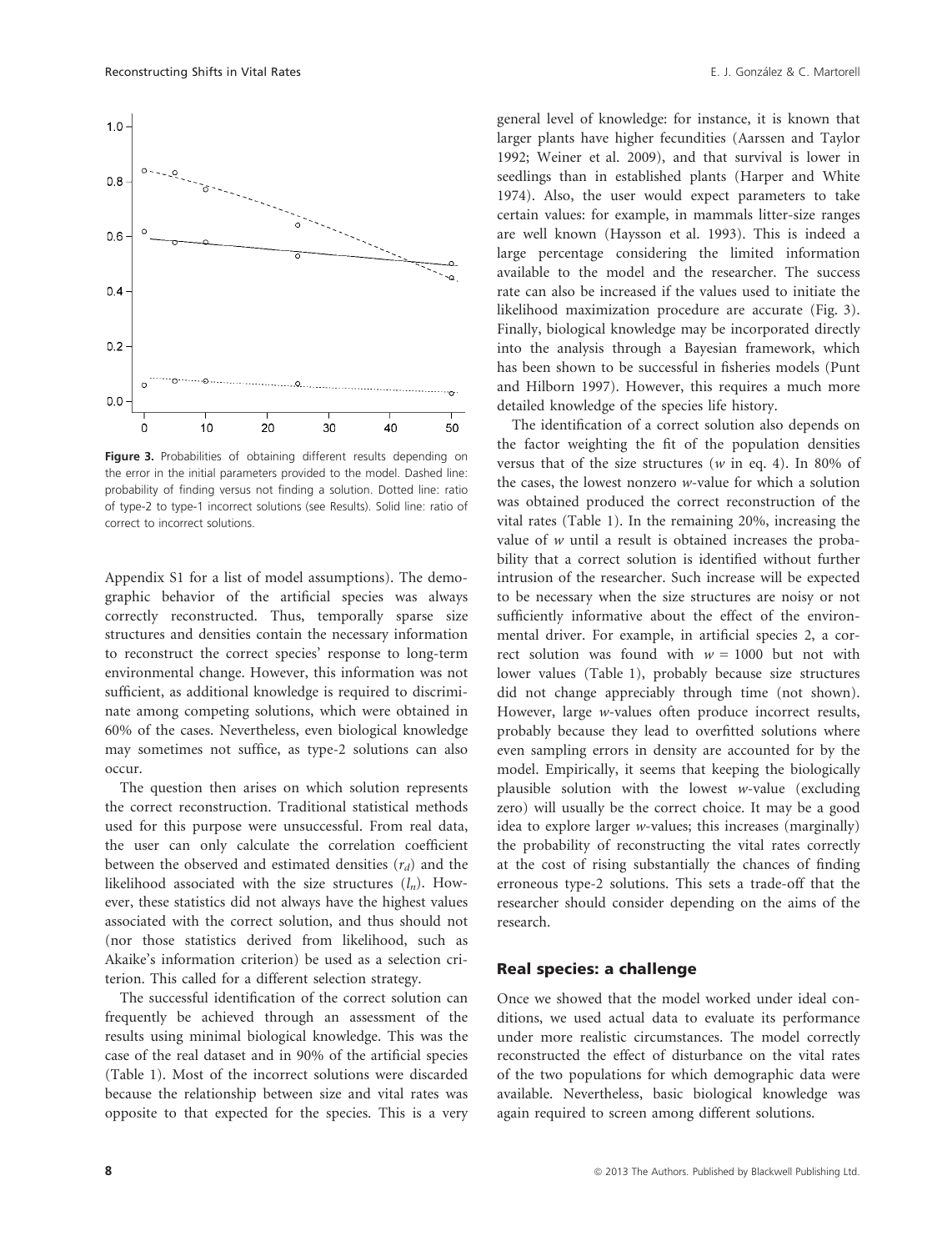

Figure 4. Reconstructed vital rates of Mammillaria dixanthocentron and their change due to chronic anthropogenic disturbance. Left panels: comparison of the observed (dotted lines) and reconstructed (solid line) rates at the less (blue) and more (red) disturbed sites. Right panels: reconstructed effect of disturbance on the vital rates along the entire time axis.

The reconstructed vital rates were in agreement with what has been previously proposed for cacti sensitive to disturbance: their populations (including M. dixanthocentron's) decline when seedling establishment is reduced by disturbance-driven changes in the environment (Hernández and Godínez-Álvarez 1994; Godínez-Álvarez et al. 2003; Ureta and Martorell 2009). In our case, the reconstructed vital rates showed that CAD negatively affects the number of seedlings that get established and seedling survival. Thus, the reconstruction correctly indicates that CAD diminishes seedling performance.

The results for M. dixanthocentron reveal a possible source for deviations in the reconstructed vital rates from the actual ones. Compared with the known rates, the estimated fecundity was smaller and seedling size was larger. It is possible to envisage several scenarios in which approximately the same population structure will result from the balance between the size and number of seedlings produced: given that small seedlings have a very low survival, producing few large seedlings will have a similar effect on population structure than producing many small ones. These solutions are likely to have similar likelihoods, so it would be difficult to favor one over another. However, it seems that this has no impact on the reconstructed change in vital rates, which is the main motivation for using our model.

Previous biological knowledge becomes more relevant when dealing with species for which poor data are available. Some parameters of the reconstructed vital rates were found at the limits of the parameter intervals. Extending the latter produced absurd results, suggesting that our initial selection was sound. Therefore, when data are scarce or violate model assumptions, special attention should be put when establishing parameter intervals or prior distributions as they may largely influence the results.

The system we studied was in fact a challenge for the model, as the data we used as input violated many of its assumptions (Appendix S1). First, time was measured with error: it was estimated from a disturbance index, an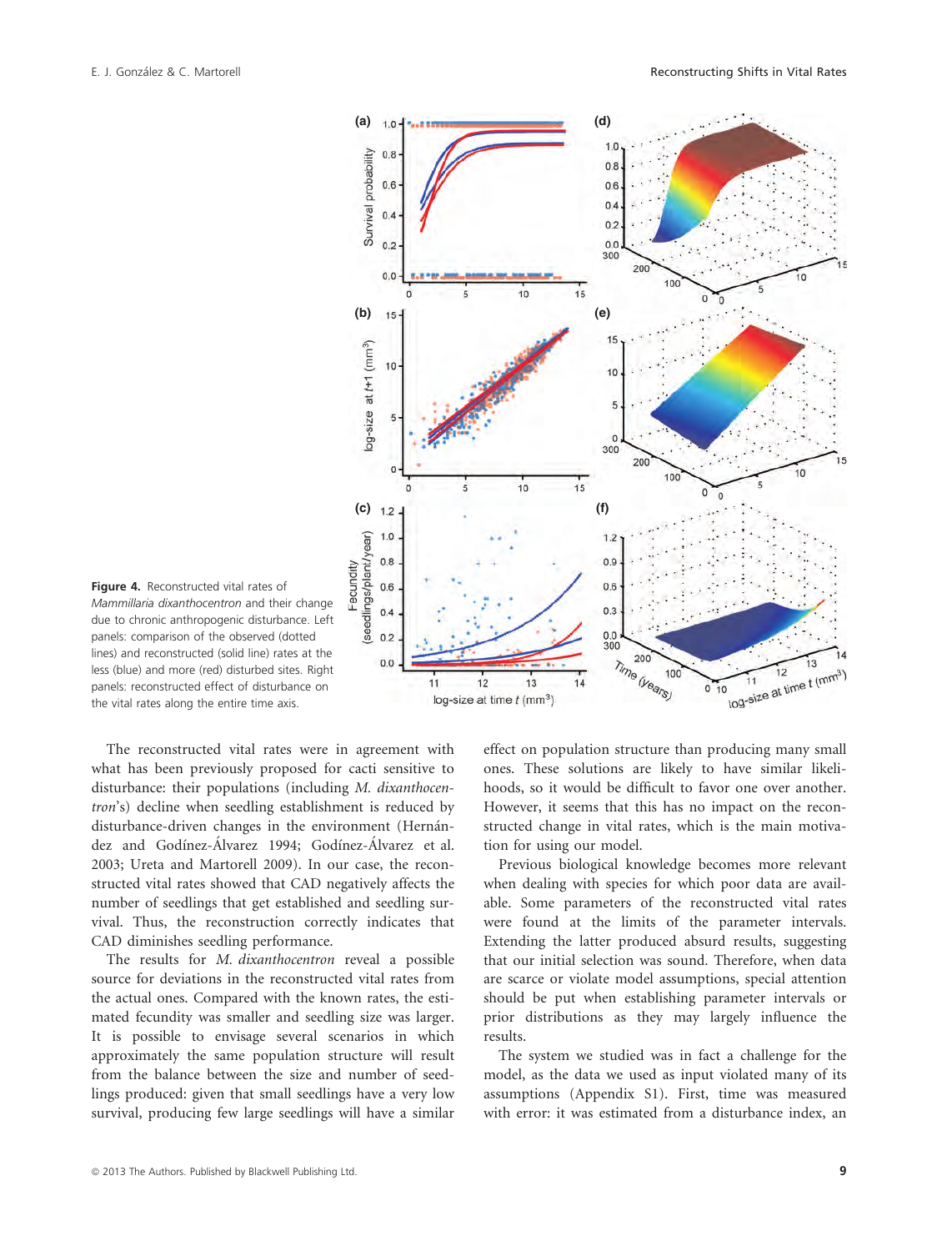approximation to the actual CAD experienced by the population. Furthermore, the assumption that the CADtime relationship was linear is not necessarily true (Singh 1998). Second, sites should ideally differ only in CAD, representing the different stages experienced by a population as disturbance increases. However, the actual populations differed in several aspects. To mention but one, altitude ranged from 640 to 2500 m a.s.l. Third, climate fluctuations are important in drylands (Schwinning et al. 2004), and thus vital rates are not likely to be deterministic (Fieberg and Ellner 2001; Martorell et al. 2012) as assumed by our model. Furthermore, given that we are working with an endangered species, the samples were relatively small  $(130 \pm 97)$  individuals per site), limiting the amount of information supplied to the model. Despite these complications, the model was able to reconstruct correctly the change in the vital rates due to CAD, an element pointing toward the model's robustness.

### Advantages and problems

The use of easy-to-obtain information is the main asset of the model. Size structures and densities require only the count and measurement of the individuals in a population at a single point in time. Comparatively, as demographers have experienced, years and resources are required to repeatedly survey the demographic behavior of even a single population. Yet, we acknowledge that ours is a quick-and-dirty procedure (U.S. EPA 2002; Benton 2007), and that the results derived from it have a lower degree of confidence compared with repeat surveys of individuals.

Another asset is that the reconstructed vital rates are free of short-time environmental noise. Repeat surveys of individuals are highly dependent on the particular environmental conditions experienced by the individuals during the year(s) of study. In contrast, size structures and densities reflect a longer time span (Wiegand et al. 2000; Holmes and York 2003), where benign and adverse years have been evened out. In this way, the reconstructed vital rates represent the average behavior of the population as the environment changes.

However, the model will be expected to give poor results in two cases. First, when the species does not respond to environmental change, the model is faced with data that lack the effect of the phenomenon we want to model. If so, only sampling error is fitted, making the reconstruction difficult – if possible at all. In our case, for one artificial species (number 8; Table 1), no single maximum was found probably because its survival probability did not change over time. This situation has also been observed when estimating growth rates of populations that do not respond to environmental change (Gonzalez et al. 2012).

Second, the reconstruction of the vital rates will be hindered when the functions that describe the behavior of the species are inappropriate. For instance, a simple logistic function for modeling survival in M. dixanthocentron caused the largest individuals to become immortal, affecting all the vital rates (not shown). The use of a modified survival function with an asymptote different from one successfully solved the problem, while depicting the biological process more realistically. The specific function employed is probably not so important (Gonzalez et al. 2012) as long as it captures the key attributes of the vital rate.

#### Future directions

Several aspects are in need of evaluation to further increase our confidence on the model. Biologically, providing as much information as possible to the model will probably reduce the number of alternative solutions obtained. For instance, the function relating size and fecundity could be easily known by synchronizing data collection with the reproduction period of the species. This information could serve to discard competing solutions or included directly in the model.

Some mathematical aspects of the model also require elaboration. While the case of M. dixanthocentron suggests that the procedure is robust, we are yet unaware of how the violation of different assumptions impacts the results. The researcher may be interested in whether some vital rates are significantly affected by environmental change, for which hypothesis testing and model simplification methods are required. However, we advise that the latter should be avoided, as discarding effects related with a relevant environmental driver when they do exist (type-II error) is, from a conservation biology perspective, more costly than keeping them (Haller 2000).

The modeling of vital rates based on time series of population structures has been developed over the last decades by fisheries researchers (Quinn 2003; Angelini and Moloney 2007; Hilborn 2012), and, in this sense, population ecologists are way behind them. The success of fisheries models is encouraging, showing that procedures based on time series have huge potential.

### Acknowledgments

We thank the DGTIC at UNAM for the supercomputation resources provided, L. Itehua for the technical support in the use of these resources, M. Martínez, D. Gonzalez and R. M. Portilla for their help during fieldwork, and the Posgrado en Ciencias Biologicas at UNAM.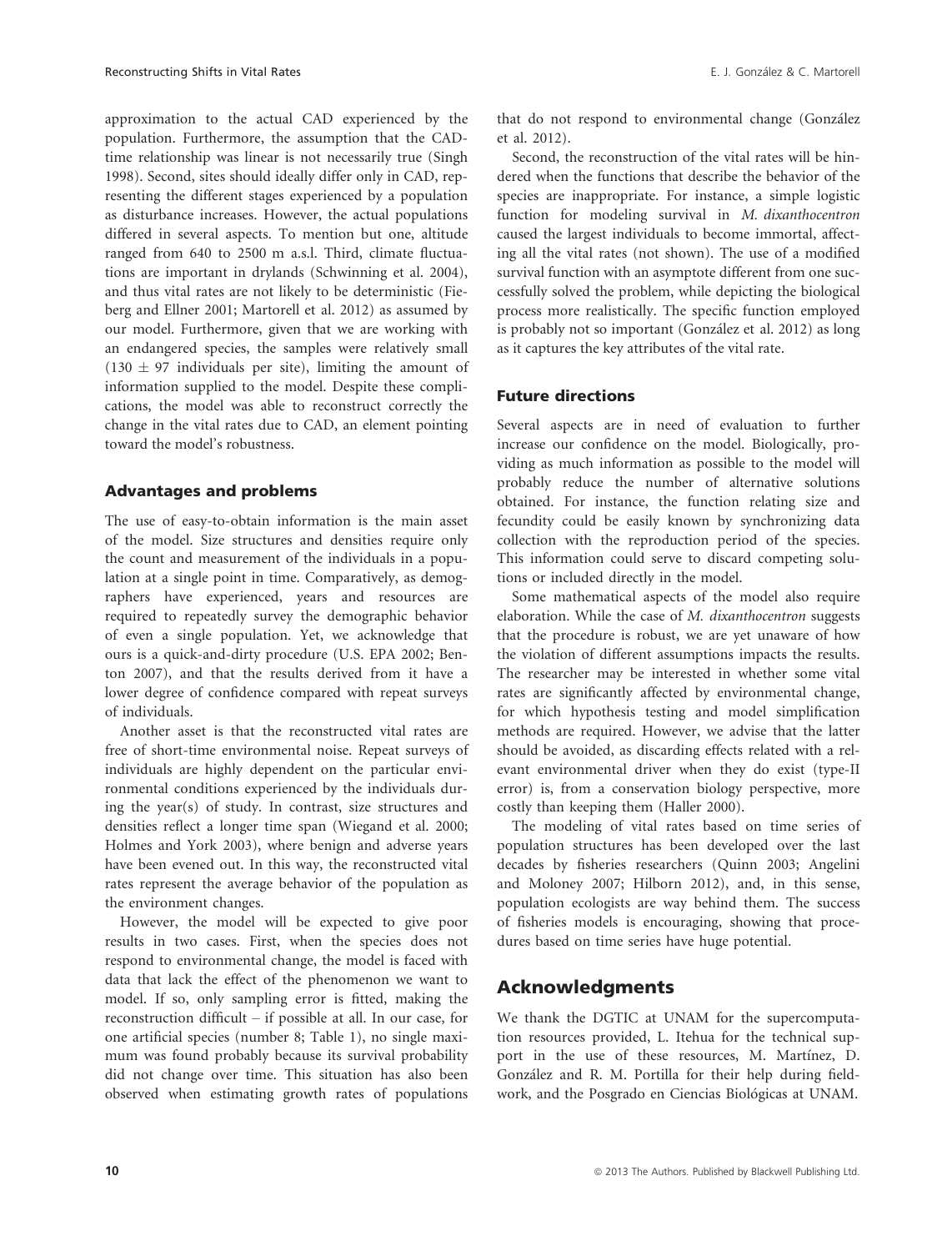# Conflict of Interest

None declared.

#### References

- Aarssen, L. W., and D. R. Taylor. 1992. Fecundity allocation in herbaceous plants. Oikos 65:225–232.
- Angelini, R., and C. L. Moloney. 2007. Fisheries, ecology and modelling: an historical perspective. Panam. J. Aquat. Sci. 2:75–85.
- Benton, T. G. 2007. Managing farming's footprint on biodiversity. Science 315:341–342.
- Caswell, H. 2001. Matrix Population Models. Sinauer Associates Inc, Sunderland, MA.
- Clucas, R. 2011. Long-term population trends of Sooty Shearwater (Puffinus griseus) revealed by hunt success. Ecol. Appl. 21:1308–1326.
- COP 10. 2010. Decision X/17. Consolidated update of the Global Strategy for Plant Conservation. 2011–2020.
- Crone, E. E., E. S. Menges, M. M. Ellis, T. Bell, P. Bierzychudek, J. Ehrlén, et al. 2011. How do plant ecologists use matrix population models? Ecol. Lett. 14:1–8.
- Dahlgren, J. P., and J. Ehrlén. 2011. Incorporating environmental change over succession in an integral projection model of population dynamics of a forest herb. Oikos 120:1183–1190.
- Doak, D. F., and W. Morris. 1999. Detecting population-level consequences of ongoing environmental change without long-term monitoring. Ecology 80:1537–1551.
- Easterling, M. R., S. P. Ellner, and P. M. Dixon. 2000. Sizespecific sensitivity: applying a new structured population model. Ecology 81:694–708.
- Ellner, S. P. 2012. Comments on: inference for size demography from point pattern data using integral projection models. J. Agric. Biol. Environ. Stat. 17:682–689.
- Ellner, S. P., and M. Rees. 2007. Stochastic stable population growth in integral projection models: theory and application. J. Math. Biol. 54:227–256.
- Fieberg, J., and S. P. Ellner. 2001. Stochastic matrix models for conservation and management: a comparative review of methods. Ecol. Lett. 4:244–266.
- Fournier, D. A., J. Hampton, and J. R. Sibert. 1998. MULTIFAN-CL: a length-based, age-structured model for fisheries stock assessment, with application to South Pacific albacore, Thunnus alalunga. Can. J. Fish. Aquat. Sci. 55:2105–2116.
- Fournier, D. A., H. J. Skaug, J. Ancheta, J. Ianelli, A. Magnusson, M. N. Maunder, et al. 2012. AD Model Builder: using automatic differentiation for statistical inference of highly parameterized complex nonlinear models. Optim. Methods Softw. 27:233–249.
- Ghosh, S., A. E. Gelfand, and J. S. Clark. 2012. Inference for size demography from point pattern data using integral projection models. J. Agric. Biol. Environ. Stat. 17:641–677.

Godínez-Álvarez, H., T. Valverde, and P. Ortega-Baes. 2003. Demographic trends in the Cactaceae. Bot. Rev. 69:173–203.

- Gonzalez, E. J., M. Rees, and C. Martorell. 2012. Identifying the demographic processes relevant for species conservation in human-impacted areas: does the model matter?. Oecologia.
- Haller, S. 2000. A prudential argument for precaution under uncertainty and high risk. Ethics Environ. 5:175–189.
- Harper, J. L., and J. White. 1974. The demography of plants. Annu. Rev. Ecol. Syst. 5:419–463.
- Haysson, V., A. van Tienhoven, and A. van Tienhoven. 1993. P. 1030 in Asdell's Patterns of Mammallian Reproduction: a Compendium of Species-specific Data. Cornell University Press, Ithaca.
- Heller, N. E., and E. S. Zavaleta. 2009. Biodiversity management in the face of climate change: a review of 22 years of recommendations. Biol. Conserv. 142:14–32.
- Hernández, H. M., and H. Godínez-Álvarez. 1994. Contribución al conocimiento de las cactáceas mexicanas amenazadas. Acta Bot. Mex. 26:33–52.
- Hilborn, R. R. 2012. The evolution of quantitative marine fisheries management 1985–2010. Nat. Resour. Model. 25:122–144.
- Hobbie, J. E., S. R. Carpenter, N. B. Grimm, J. R. Gosz, and T. R. Seastedt. 2003. The US long term ecological research program. Bioscience 53:21–32.
- Holmes, E. E., and A. E. York. 2003. Using age structure to detect impacts on threatened populations: a case study with Steller sea lions. Conserv. Biol. 17:1794–1806.
- Koons, D. N., J. B. Grand, B. Zinner, and R. F. Rockwell. 2005. Transient population dynamics: relations to life history and initial population state. Ecol. Model. 185: 283–297.
- Kroeker, K. J., R. L. Kordas, R. N. Crim, and G. G. Singh. 2010. Meta-analysis reveals negative yet variable effects of ocean acidification on marine organisms. Ecol. Lett. 13:1419–1434.
- Martorell, C., and E. M. Peters. 2009. Disturbance-response analysis: a method for rapid assessment of the threat to species in disturbed areas. Conserv. Biol. 23:377–387.
- Martorell, C., P. P. Garcillán, and F. Casillas. 2012. Ruderality in extreme-desert cacti? Population effects of chronic anthropogenic disturbance on Echinocereus lindsayi. Popul. Ecol. 54:335–346.
- Matthews, J. A., and R. J. Whittaker. 1987. Vegetation succession on the Storbreen glacier foreland, Jotunheimen, Norway: a review. Arct. Alp. Res. 19:385–395.
- Maury, O., B. Faugeras, and V. Restrepo. 2005. FASST: a fully age-size and space-time structured statistical model for the assessment of tuna populations. Collect. Vol. Sci. Pap. ICCAT 57:206–217.
- McAuliffe, J. R., P. C. Sundt, A. Valiente-Banuet, A. Casas, and J. L. Viveros. 2001. Pre-columbian soil erosion, persistent ecological changes, and collapse of a subsistence